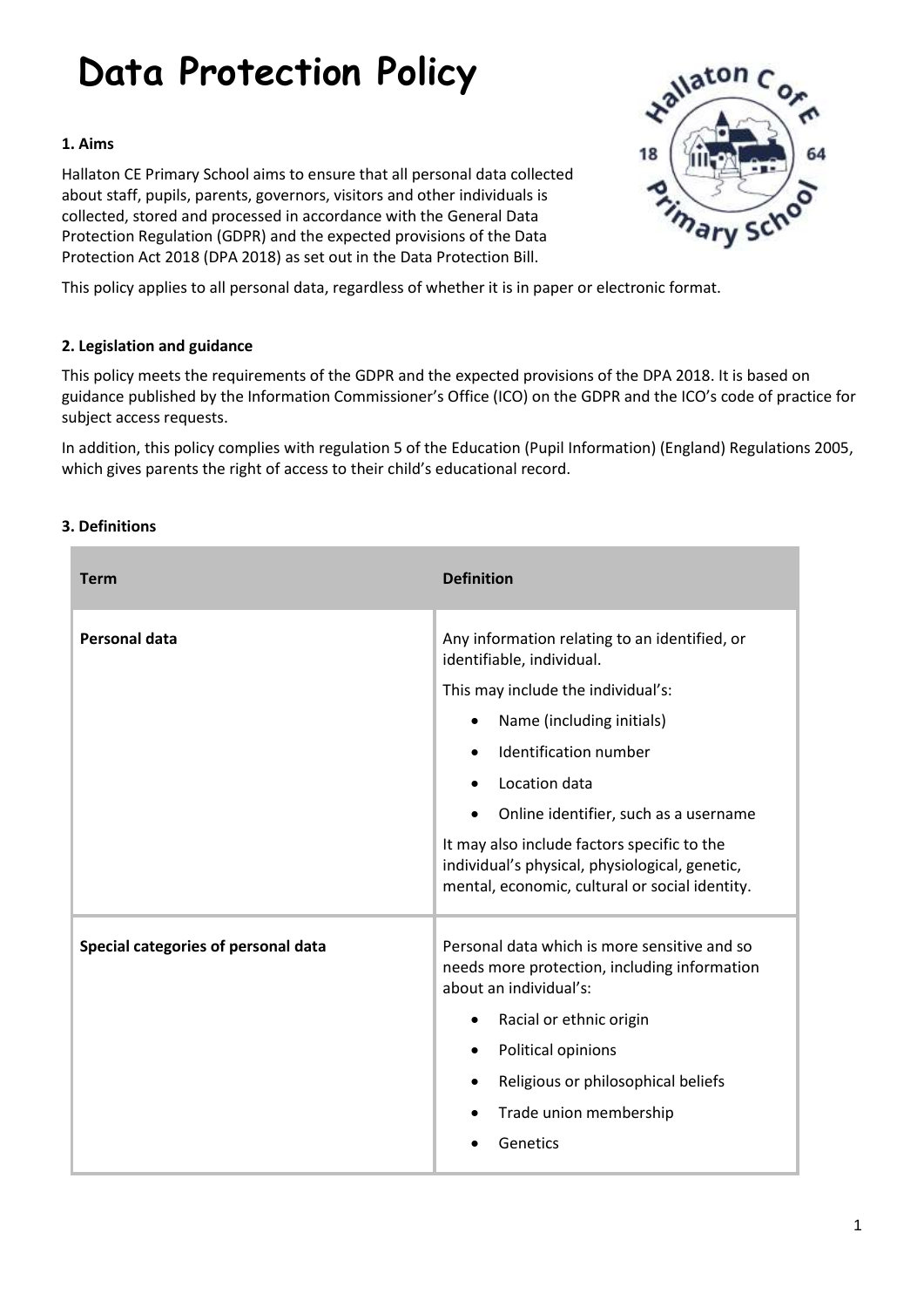|                      | Biometrics (such as fingerprints, retina<br>and iris patterns), where used for<br>identification purposes (Not used in<br>school)<br>Health - physical or mental<br>Sex life or sexual orientation                               |
|----------------------|----------------------------------------------------------------------------------------------------------------------------------------------------------------------------------------------------------------------------------|
| <b>Processing</b>    | Anything done to personal data, such as<br>collecting, recording, organising, structuring,<br>storing, adapting, altering, retrieving, using,<br>disseminating, erasing or destroying.<br>Processing can be automated or manual. |
| Data subject         | The identified or identifiable individual whose<br>personal data is held or processed.                                                                                                                                           |
| Data controller      | A person or organisation that determines the<br>purposes and the means of processing of<br>personal data.                                                                                                                        |
| Data processor       | A person or other body, other than an employee<br>of the data controller, who processes personal<br>data on behalf of the data controller.                                                                                       |
| Personal data breach | A breach of security leading to the accidental or<br>unlawful destruction, loss, alteration,<br>unauthorised disclosure of, or access to personal<br>data.                                                                       |

# **4. The data controller**

Our school processes personal data relating to parents, pupils, staff, governors, visitors and others, and therefore is a data controller.

The school is registered as a data controller with the ICO and will renew this registration annually or as otherwise legally required.

# **5. Roles and responsibilities**

This policy applies to **all staff** employed by our school, and to external organisations or individuals working on our behalf. Staff who do not comply with this policy may face disciplinary action.

# **5.1 Governing board**

The governing board has overall responsibility for ensuring that our school complies with all relevant data protection obligations.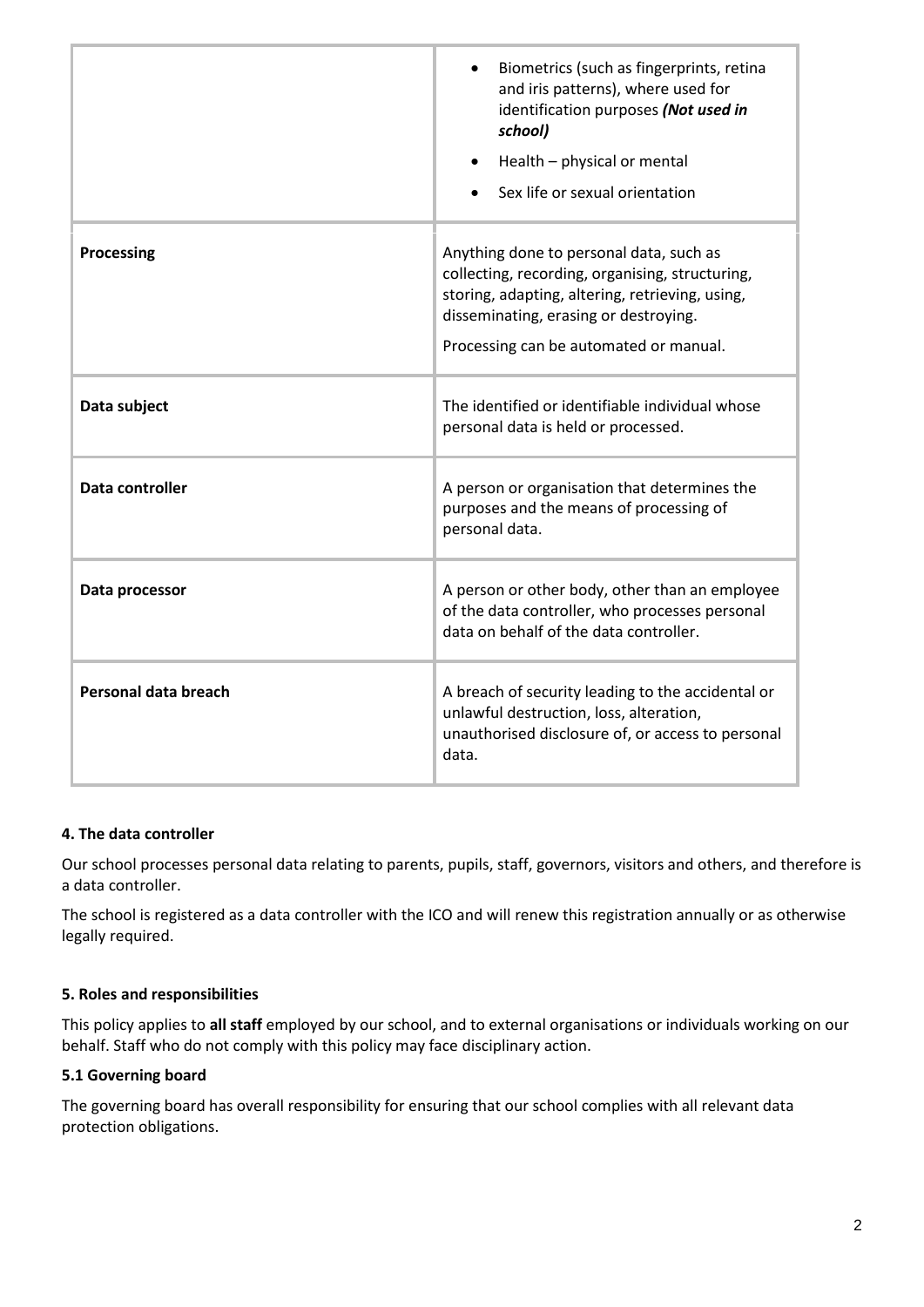# **5.2 Data protection officer**

The data protection officer (DPO) is responsible for overseeing the implementation of this policy, monitoring our compliance with data protection law, and developing related policies and guidelines where applicable.

They will provide an annual report of their activities directly to the governing board and, where relevant, report to the board their advice and recommendations on school data protection issues.

The DPO is also the first point of contact for individuals whose data the school processes, and for the ICO.

Full details of the DPO's responsibilities are set out in their job description.

Our DPO is the Business Manager – Hetty Lachlan

## **5.3 Headteacher**

The headteacher acts as the representative of the data controller on a day-to-day basis.

# **5.4 All staff**

Staff are responsible for:

- Collecting, storing and processing any personal data in accordance with this policy
- Informing the school of any changes to their personal data, such as a change of address
- Contacting the DPO in the following circumstances:
	- o With any questions about the operation of this policy, data protection law, retaining personal data or keeping personal data secure
	- o If they have any concerns that this policy is not being followed
	- $\circ$  If they are unsure whether or not they have a lawful basis to use personal data in a particular way
	- $\circ$  If they need to rely on or capture consent, draft a privacy notice, deal with data protection rights invoked by an individual, or transfer personal data outside the European Economic Area
	- o If there has been a data breach
	- $\circ$  Whenever they are engaging in a new activity that may affect the privacy rights of individuals
	- $\circ$  If they need help with any contracts or sharing personal data with third parties

# **6. Data protection principles**

The GDPR is based on data protection principles that our school must comply with.

The principles say that personal data must be:

- Processed lawfully, fairly and in a transparent manner
- Collected for specified, explicit and legitimate purposes
- Adequate, relevant and limited to what is necessary to fulfil the purposes for which it is processed
- Accurate and, where necessary, kept up to date
- Kept for no longer than is necessary for the purposes for which it is processed
- Processed in a way that ensures it is appropriately secure

This policy sets out how the school aims to comply with these principles.

# **7. Collecting personal data**

#### **7.1 Lawfulness, fairness and transparency**

We will only process personal data where we have one of 6 'lawful bases' (legal reasons) to do so under data protection law: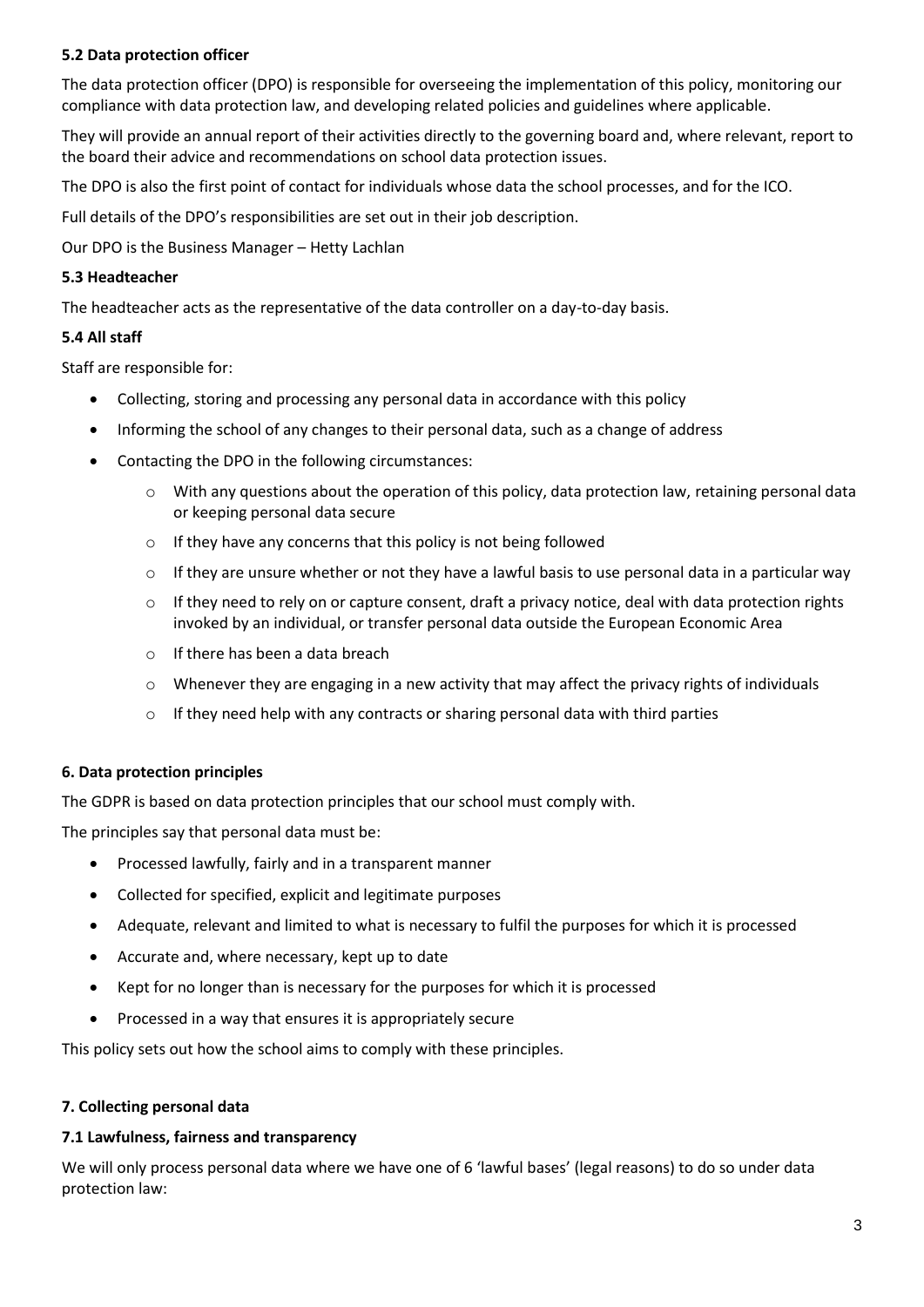- The data needs to be processed so that the school can **fulfil a contract** with the individual, or the individual has asked the school to take specific steps before entering into a contract
- The data needs to be processed so that the school can **comply with a legal obligation**
- The data needs to be processed to ensure the **vital interests** of the individual e.g. to protect someone's life
- The data needs to be processed so that the school, as a public authority, can perform a task **in the public interest,** and carry out its official functions
- The data needs to be processed for the **legitimate interests** of the school or a third party (provided the individual's rights and freedoms are not overridden)
- The individual (or their parent/carer when appropriate in the case of a pupil) has freely given clear **consent**

For special categories of personal data, we will also meet one of the special category conditions for processing which are set out in the GDPR and Data Protection Act 2018.

If we offer online services to pupils, such as classroom apps, and we intend to rely on consent as a basis for processing, we will get parental consent (except for online counselling and preventive services).

Whenever we first collect personal data directly from individuals, we will provide them with the relevant information required by data protection law.

#### **7.2 Limitation, minimisation and accuracy**

We will only collect personal data for specified, explicit and legitimate reasons. We will explain these reasons to the individuals when we first collect their data.

If we want to use personal data for reasons other than those given when we first obtained it, we will inform the individuals concerned before we do so, and seek consent where necessary.

Staff must only process personal data where it is necessary in order to do their jobs.

When staff no longer need the personal data they hold, they must ensure it is deleted or anonymised. This will be done in accordance with the school's record retention schedule.

# **8. Sharing personal data**

We will not normally share personal data with anyone else, but may do so where:

- There is an issue with a pupil or parent/carer that puts the safety of our staff at risk
- We need to liaise with other agencies we will seek consent as necessary before doing this
- Our suppliers or contractors need data to enable us to provide services to our staff and pupils for example, IT companies. When doing this, we will:
	- $\circ$  Only appoint suppliers or contractors which can provide sufficient guarantees that they comply with data protection law
	- $\circ$  Establish a data sharing agreement with the supplier or contractor, either in the contract or as a standalone agreement, to ensure the fair and lawful processing of any personal data we share
	- $\circ$  Only share data that the supplier or contractor needs to carry out their service, and information necessary to keep them safe while working with us

We will also share personal data with law enforcement and government bodies where we are legally required to do so, including for:

- The prevention or detection of crime and/or fraud
- The apprehension or prosecution of offenders
- The assessment or collection of tax owed to HMRC
- In connection with legal proceedings
- Where the disclosure is required to satisfy our safeguarding obligations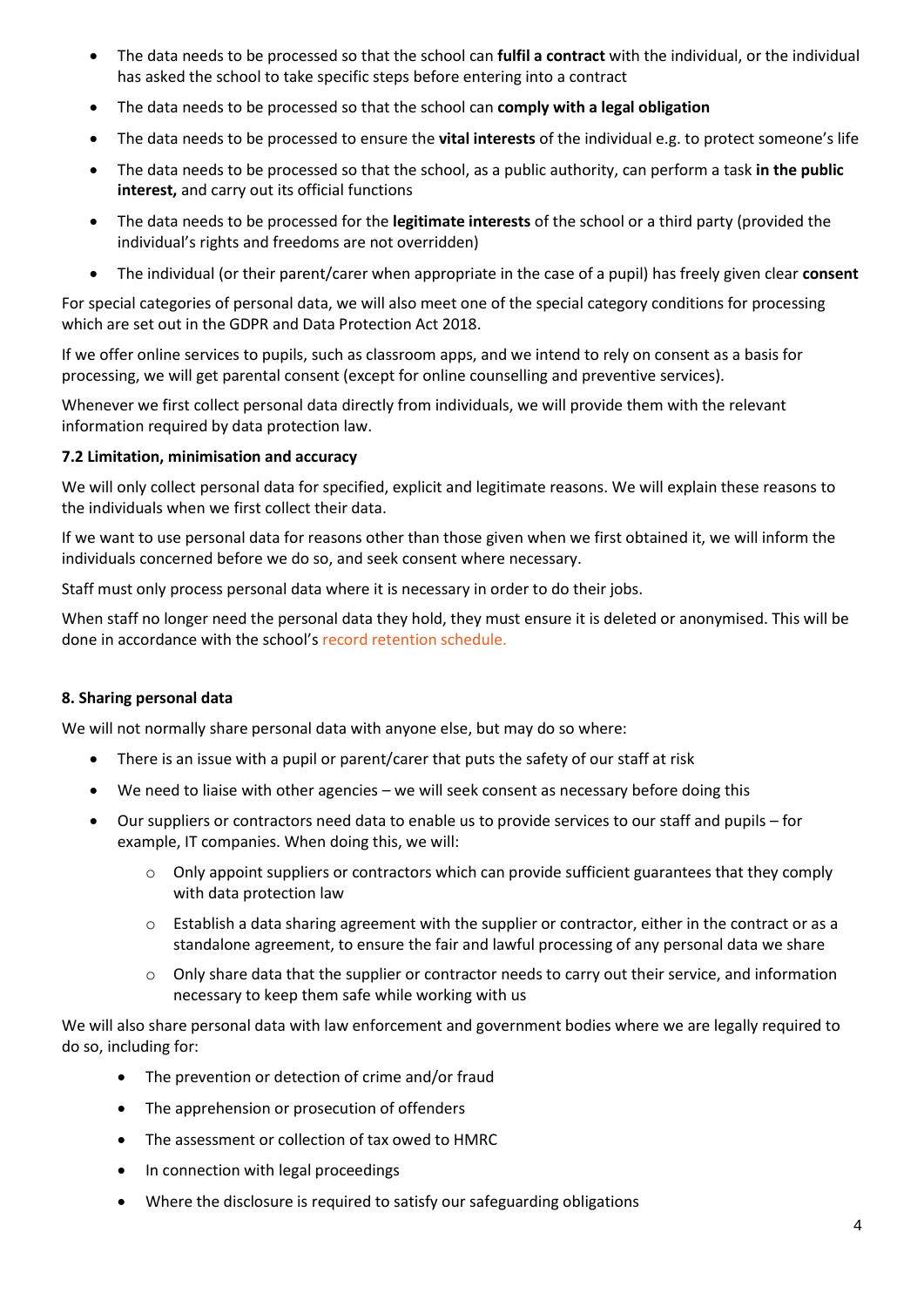Research and statistical purposes, as long as personal data is sufficiently anonymised or consent has been provided

We may also share personal data with emergency services and local authorities to help them to respond to an emergency situation that affects any of our pupils or staff.

Where we transfer personal data to a country or territory outside the European Economic Area, we will do so in accordance with data protection law.

We contract with various organisations who provide services to the school, including:

- Payroll provider
- Teachers Pensions & LGPS
- DBS check provider
- Occupational Health
- HR advice
- Eteach and other recruitment providers
- SIMs Capita 11
- Online payment systems
- Evolve system for school trips

In order that these services can be provided effectively we are required to transfer **personal data** of **data subjects**  to these **data processors**.

**Personal data** will only be transferred to a **data processor** if they agree to comply with our procedures and policies in relation to data security, or if they put in place adequate measures themselves to the satisfaction of the school. The school will always undertake due diligence of any **data processor** before transferring the **personal data** of **data subjects** to them.

Contracts with **data processors** will comply with Data Protection Legislation and contain explicit obligations on the **data processor** to ensure compliance with the Data Protection Legislation, and compliance with the rights of **Data Subjects**.

#### **9. Subject access requests and other rights of individuals**

#### **9.1 Subject access requests**

Individuals have a right to make a 'subject access request' to gain access to personal information that the school holds about them. This includes:

- Confirmation that their personal data is being processed
- Access to a copy of the data
- The purposes of the data processing
- The categories of personal data concerned
- Who the data has been, or will be, shared with
- How long the data will be stored for, or if this isn't possible, the criteria used to determine this period
- The source of the data, if not the individual
- Whether any automated decision-making is being applied to their data, and what the significance and consequences of this might be for the individual

Subject access requests must be submitted in writing, either by letter, email or fax to the DPO. They should include:

- Name of individual
- Correspondence address
- Contact number and email address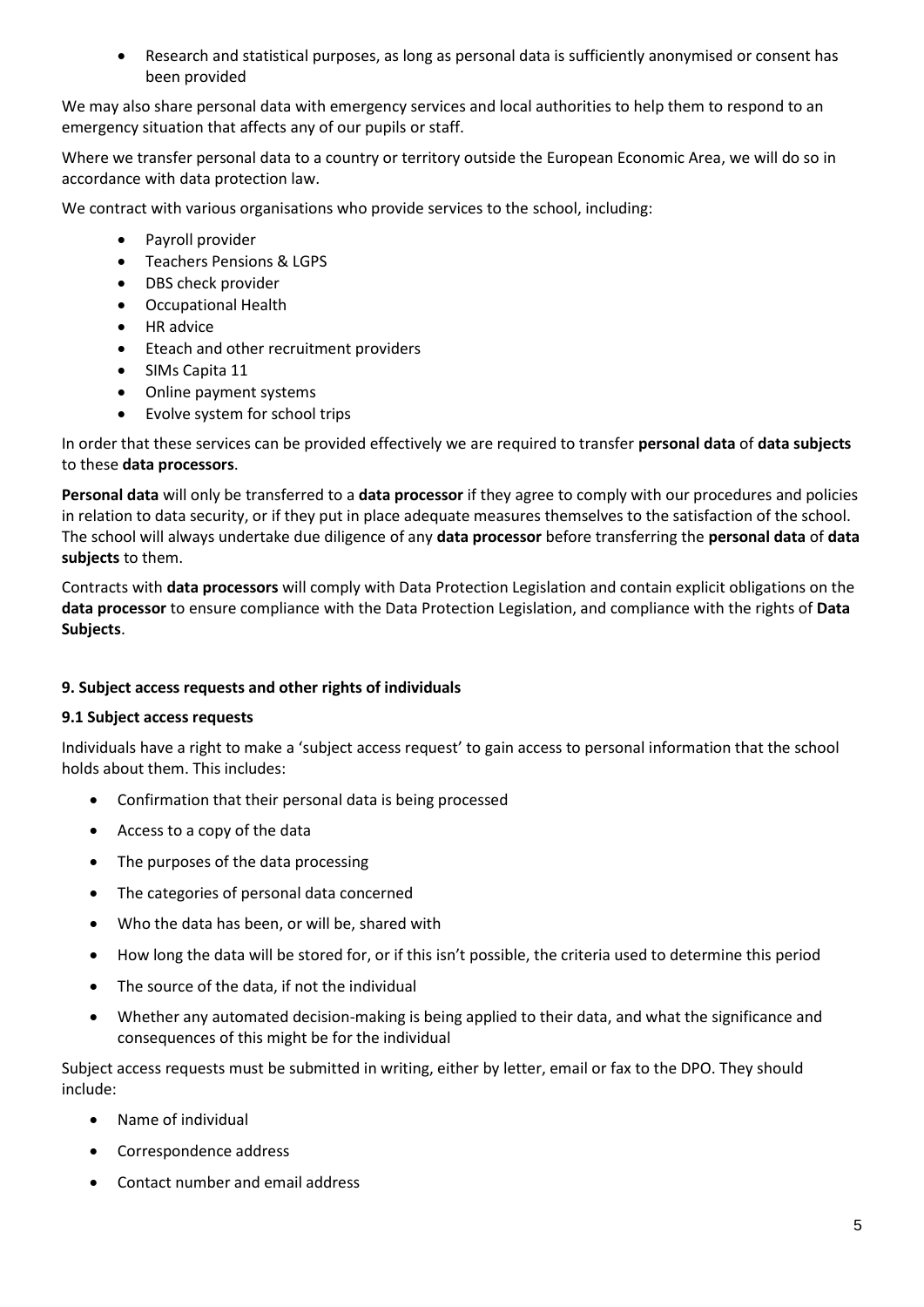Details of the information requested

If staff receive a subject access request they must immediately forward it to the DPO.

# **9.2 Children and subject access requests**

Personal data about a child belongs to that child, and not the child's parents or carers. For a parent or carer to make a subject access request with respect to their child, the child must either be unable to understand their rights and the implications of a subject access request, or have given their consent.

Children below the age of 12 are generally not regarded to be mature enough to understand their rights and the implications of a subject access request. Therefore, most subject access requests from parents or carers of pupils at our school may be granted without the express permission of the pupil. This is not a rule and a pupil's ability to understand their rights will always be judged on a case-by-case basis.

# **9.3 Responding to subject access requests**

When responding to requests, we:

- May ask the individual to provide 2 forms of identification
- May contact the individual via phone to confirm the request was made
- Will respond without delay and within 1 month of receipt of the request
- Will provide the information free of charge
- May tell the individual we will comply within 3 months of receipt of the request, where a request is complex or numerous. We will inform the individual of this within 1 month, and explain why the extension is necessary

We will not disclose information if it:

- Might cause serious harm to the physical or mental health of the pupil or another individual
- Would reveal that the child is at risk of abuse, where the disclosure of that information would not be in the child's best interests
- Is contained in adoption or parental order records
- Is given to a court in proceedings concerning the child

If the request is unfounded or excessive, we may refuse to act on it, or charge a reasonable fee which takes into account administrative costs.

A request will be deemed to be unfounded or excessive if it is repetitive, or asks for further copies of the same information.

When we refuse a request, we will tell the individual why, and tell them they have the right to complain to the ICO.

# **9.4 Other data protection rights of the individual**

In addition to the right to make a subject access request (see above), and to receive information when we are collecting their data about how we use and process it (see section 7), individuals also have the right to:

- Withdraw their consent to processing at any time
- Ask us to rectify, erase or restrict processing of their personal data, or object to the processing of it (in certain circumstances)
- Prevent use of their personal data for direct marketing
- Challenge processing which has been justified on the basis of public interest
- Request a copy of agreements under which their personal data is transferred outside of the European Economic Area
- Object to decisions based solely on automated decision making or profiling (decisions taken with no human involvement, that might negatively affect them)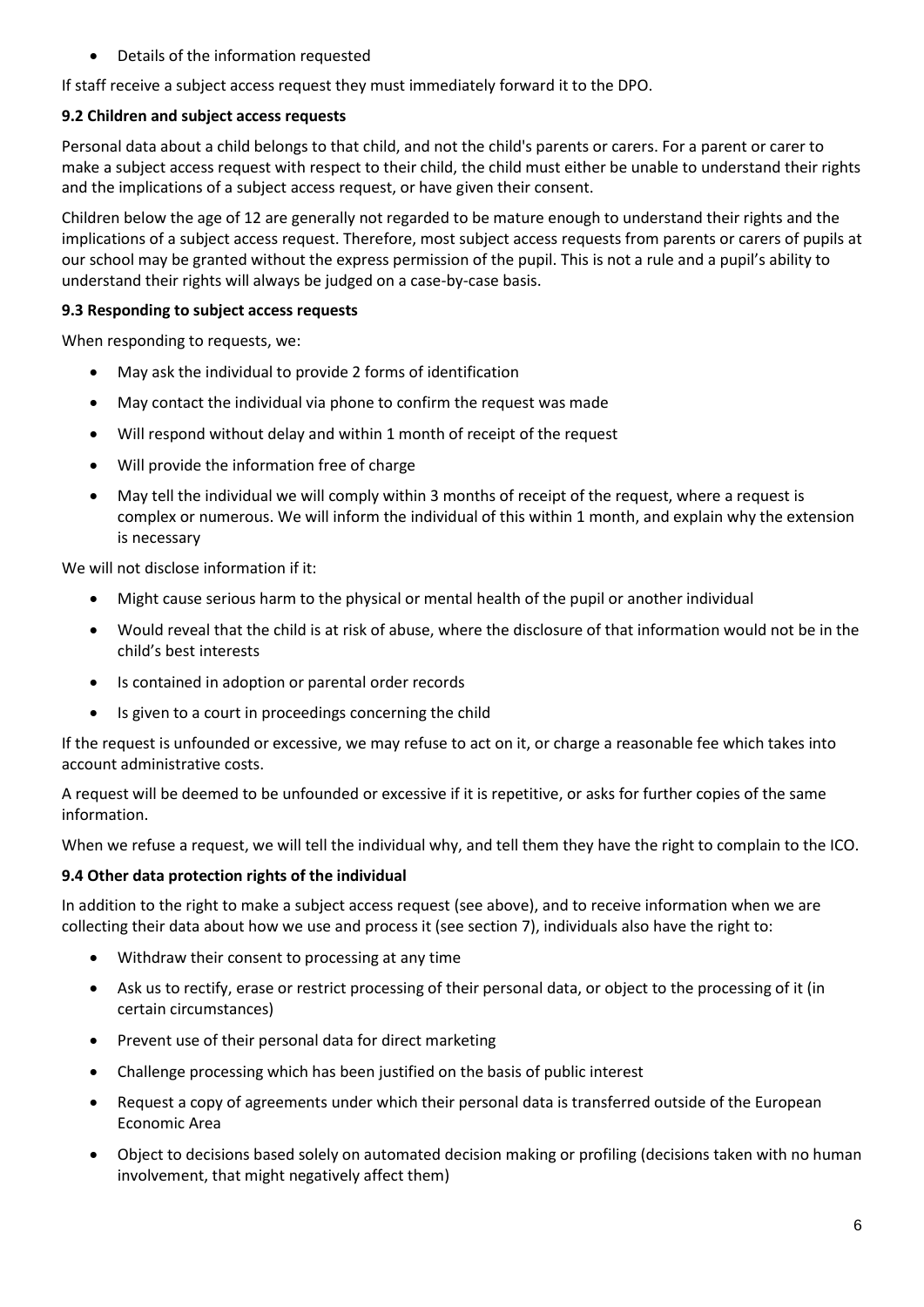- Prevent processing that is likely to cause damage or distress
- Be notified of a data breach in certain circumstances
- Make a complaint to the ICO
- Ask for their personal data to be transferred to a third party in a structured, commonly used and machinereadable format (in certain circumstances)

Individuals should submit any request to exercise these rights to the DPO. If staff receive such a request, they must immediately forward it to the DPO.

# **10. Parental requests to see the educational record**

Parents, or those with parental responsibility, have a legal right to free access to their child's educational record (which includes most information about a pupil) within 15 school days of receipt of a written request.

If the request is for a copy of the educational record, the school may charge a fee to cover the cost of supplying it.

This right applies as long as the pupil concerned is aged under 18.

There are certain circumstances in which this right can be denied, such as if releasing the information might cause serious harm to the physical or mental health of the pupil or another individual, or if it would mean releasing exam marks before they are officially announced.

# **11. Photographs and videos**

As part of our school activities, we may take photographs and record images of individuals within our school.

We will obtain written consent from parents/carers for photographs and videos to be taken of their child for communication, marketing and promotional materials. We will clearly explain how the photograph and/or video will be used to both the parent/carer and pupil.

Uses may include:

- Within school on notice boards, brochures, newsletters, etc.
- Outside of school by external agencies such as the school photographer, newspapers
- Online on our school website

Consent can be refused or withdrawn at any time. If consent is withdrawn, we will delete the photograph or video and not distribute it further.

When using photographs and videos in this way we will not accompany them with any other personal information about the child, to ensure they cannot be identified.

# **12. Data protection by design and default**

We will put measures in place to show that we have integrated data protection into all of our data processing activities, including:

- Appointing a suitably qualified DPO, and ensuring they have the necessary resources to fulfil their duties and maintain their expert knowledge
- Only processing personal data that is necessary for each specific purpose of processing, and always in line with the data protection principles set out in relevant data protection law (see section 6)
- Completing privacy impact assessments where the school's processing of personal data presents a high risk to rights and freedoms of individuals, and when introducing new technologies (the DPO will advise on this process)
- Integrating data protection into internal documents including this policy, any related policies and privacy notices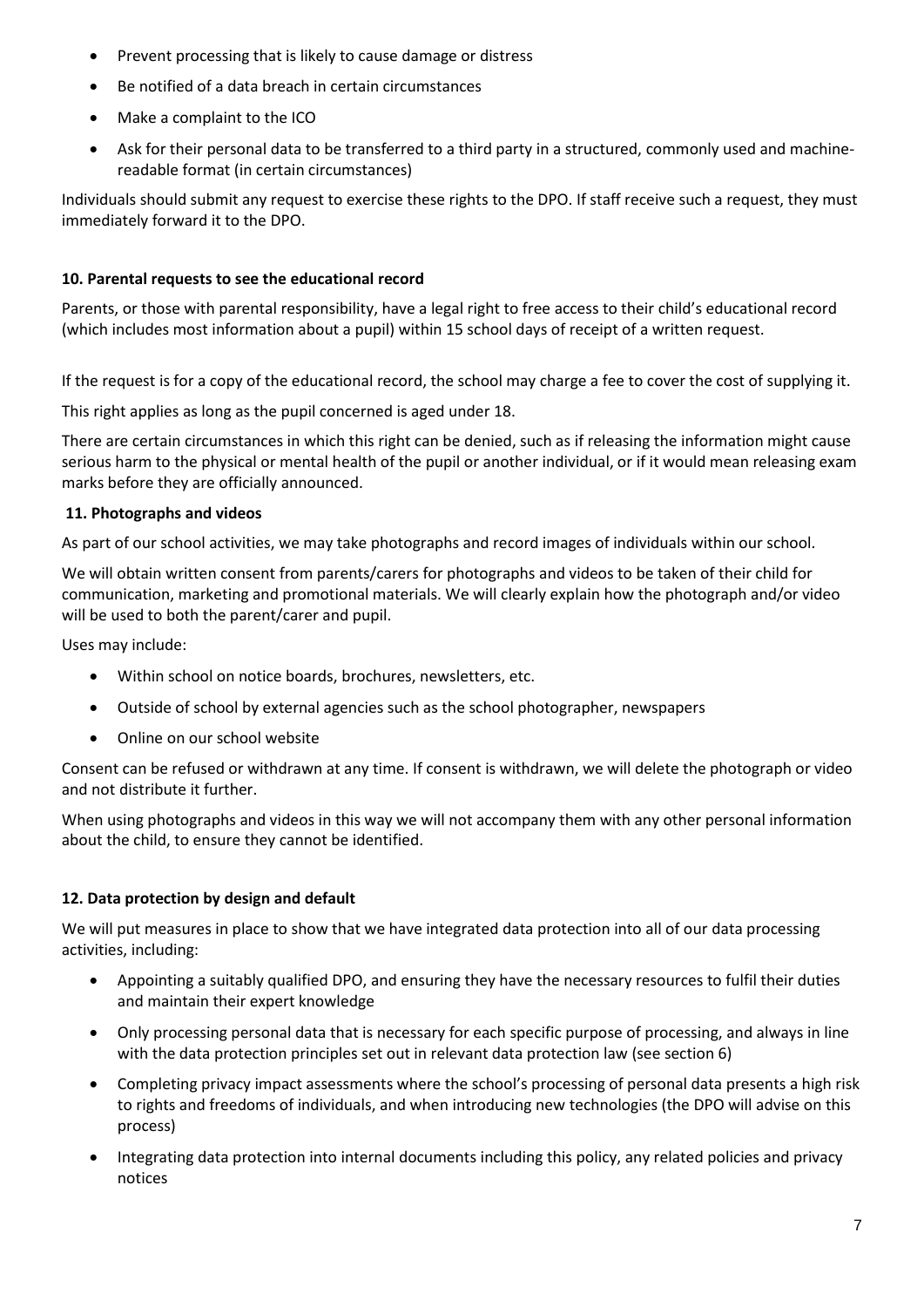- Regularly training members of staff on data protection law, this policy, any related policies and any other data protection matters; we will also keep a record of attendance
- Regularly conducting reviews and audits to test our privacy measures and make sure we are compliant
- Maintaining records of our processing activities, including:
	- For the benefit of data subjects, making available the name and contact details of our school and DPO and all information we are required to share about how we use and process their personal data (via our privacy notices)
	- $\circ$  For all personal data that we hold, maintaining an internal record of the type of data, data subject, how and why we are using the data, any third-party recipients, how and why we are storing the data, retention periods and how we are keeping the data secure

#### **13. Data security and storage of records**

We will protect personal data and keep it safe from unauthorised or unlawful access, alteration, processing or disclosure, and against accidental or unlawful loss, destruction or damage.

In particular:

- Paper-based records and portable electronic devices, such as laptops and hard drives that contain personal data are kept under lock and key when not in use
- Papers containing confidential personal data must not be left on office and classroom desks, on staffroom tables, pinned to notice/display boards, or left anywhere else where there is general access
- Where personal information needs to be taken off site, staff must sign it in and out from the school office
- Passwords that are at least 8 characters long containing letters and numbers are used to access school computers, laptops and other electronic devices. Staff and pupils are reminded to change their passwords at regular intervals
- Encryption software is used to protect all portable devices and removable media, such as laptops and USB devices
- Staff, pupils or governors who store personal information on their personal devices are expected to follow the same security procedures as for school-owned equipment (see our E-Safety policy & Acceptable User policy).
- Where we need to share personal data with a third party, we carry out due diligence and take reasonable steps to ensure it is stored securely and adequately protected (see section 8)

#### **14. Disposal of records**

Personal data that is no longer needed will be disposed of securely. Personal data that has become inaccurate or out of date will also be disposed of securely, where we cannot or do not need to rectify or update it.

For example, we will shred paper-based records, and overwrite or delete electronic files. We may also use a third party to safely dispose of records on the school's behalf. If we do so, we will require the third party to provide sufficient guarantees that it complies with data protection law.

#### **15. Personal data breaches**

The school will make all reasonable endeavours to ensure that there are no personal data breaches.

In the unlikely event of a suspected data breach, we will follow the procedure set out in appendix 1.

When appropriate, we will report the data breach to the ICO within 72 hours. Such breaches in a school context may include, but are not limited to: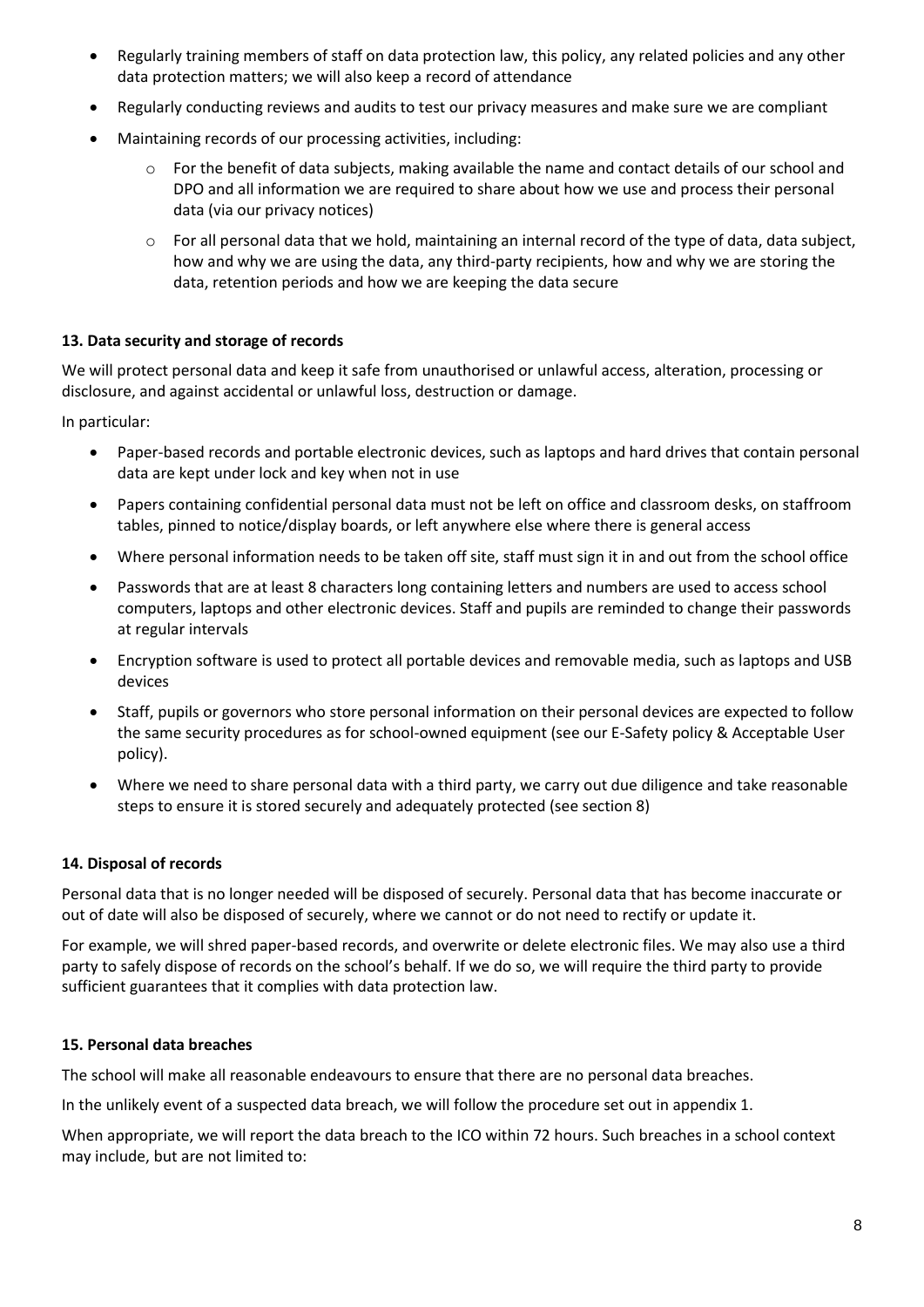- A non-anonymised dataset being published on the school website which shows the exam results of pupils eligible for the pupil premium
- Safeguarding information being made available to an unauthorised person
- The theft of a school laptop containing non-encrypted personal data about pupils

# **16. Training**

All staff and governors are provided with data protection training as part of their induction process.

Data protection will also form part of continuing professional development, where changes to legislation, guidance or the school's processes make it necessary.

# **17. Monitoring arrangements**

The DPO is responsible for monitoring and reviewing this policy.

This policy will be reviewed and updated if necessary when the Data Protection Bill receives royal assent and becomes law (as the Data Protection Act 2018) – if any changes are made to the bill that affect our school's practice. Otherwise, or from then on, this policy will be reviewed **every 2 years** and shared with the full governing board.

# **18. Links with other policies**

This data protection policy is linked to our:

- **•** Freedom of information publication scheme
- E-Safety policy
- Acceptable User Policy
- Safeguarding Policy

| This policy was adopted on | January 2022                          |
|----------------------------|---------------------------------------|
| Bv:                        | Headteacher - Mrs D Riley             |
|                            | Chair of Governors – Mrs A Rutherford |
| To be reviewed:            | January 2023                          |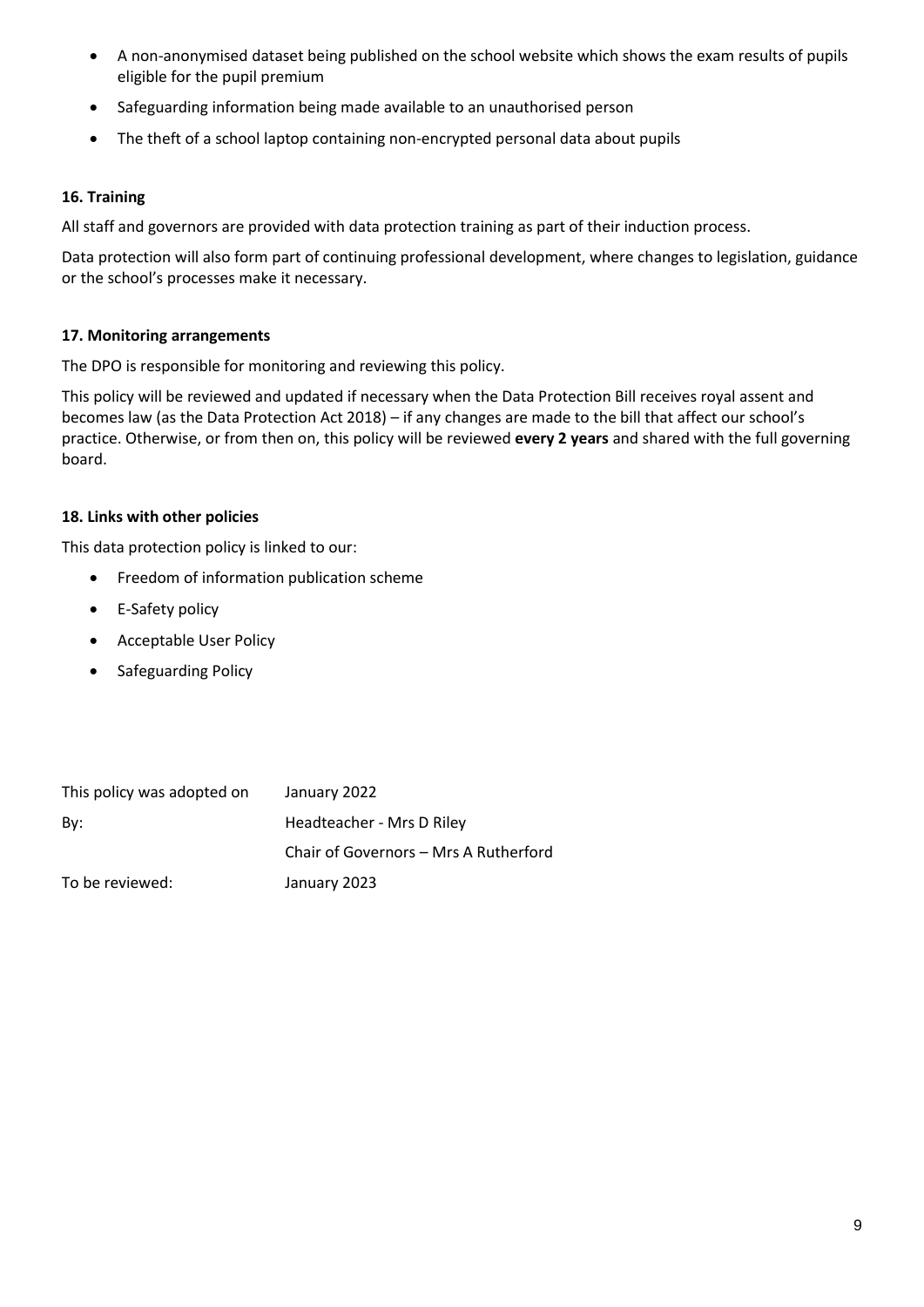# **Appendix 1: Personal data breach procedure**

This procedure is based o[n guidance on personal data breaches](https://ico.org.uk/for-organisations/guide-to-the-general-data-protection-regulation-gdpr/personal-data-breaches/) produced by the ICO.

- On finding or causing a breach, or potential breach, the staff member or data processor must immediately notify the DPO
- The DPO will investigate the report, and determine whether a breach has occurred. To decide, the DPO will consider whether personal data has been accidentally or unlawfully:
	- o Lost
	- o Stolen
	- o Destroyed
	- o Altered
	- o Disclosed or made available where it should not have been
	- o Made available to unauthorised people
- The DPO will alert the headteacher and the chair of governors
- The DPO will make all reasonable efforts to contain and minimise the impact of the breach, assisted by relevant staff members or data processors where necessary. (Actions relevant to specific data types are set out at the end of this procedure)
- The DPO will assess the potential consequences, based on how serious they are, and how likely they are to happen
- The DPO will work out whether the breach must be reported to the ICO. This must be judged on a case-bycase basis. To decide, the DPO will consider whether the breach is likely to negatively affect people's rights and freedoms, and cause them any physical, material or non-material damage (e.g. emotional distress), including through:
	- o Loss of control over their data
	- o Discrimination
	- o Identify theft or fraud
	- o Financial loss
	- o Unauthorised reversal of pseudonymisation (for example, key-coding)
	- o Damage to reputation
	- o Loss of confidentiality
	- $\circ$  Any other significant economic or social disadvantage to the individual(s) concerned

If it's likely that there will be a risk to people's rights and freedoms, the DPO must notify the ICO.

- The DPO will document the decision (either way), in case it is challenged at a later date by the ICO or an individual affected by the breach. Documented decisions are stored on the school's computer system.
- Where the ICO must be notified, the DPO will do this via the ['report a breach' page of the ICO website](https://ico.org.uk/for-organisations/report-a-breach/) within 72 hours. As required, the DPO will set out:
	- $\circ$  A description of the nature of the personal data breach including, where possible:
		- **The categories and approximate number of individuals concerned**
		- **The categories and approximate number of personal data records concerned**
	- o The name and contact details of the DPO
	- o A description of the likely consequences of the personal data breach
	- $\circ$  A description of the measures that have been, or will be taken, to deal with the breach and mitigate any possible adverse effects on the individual(s) concerned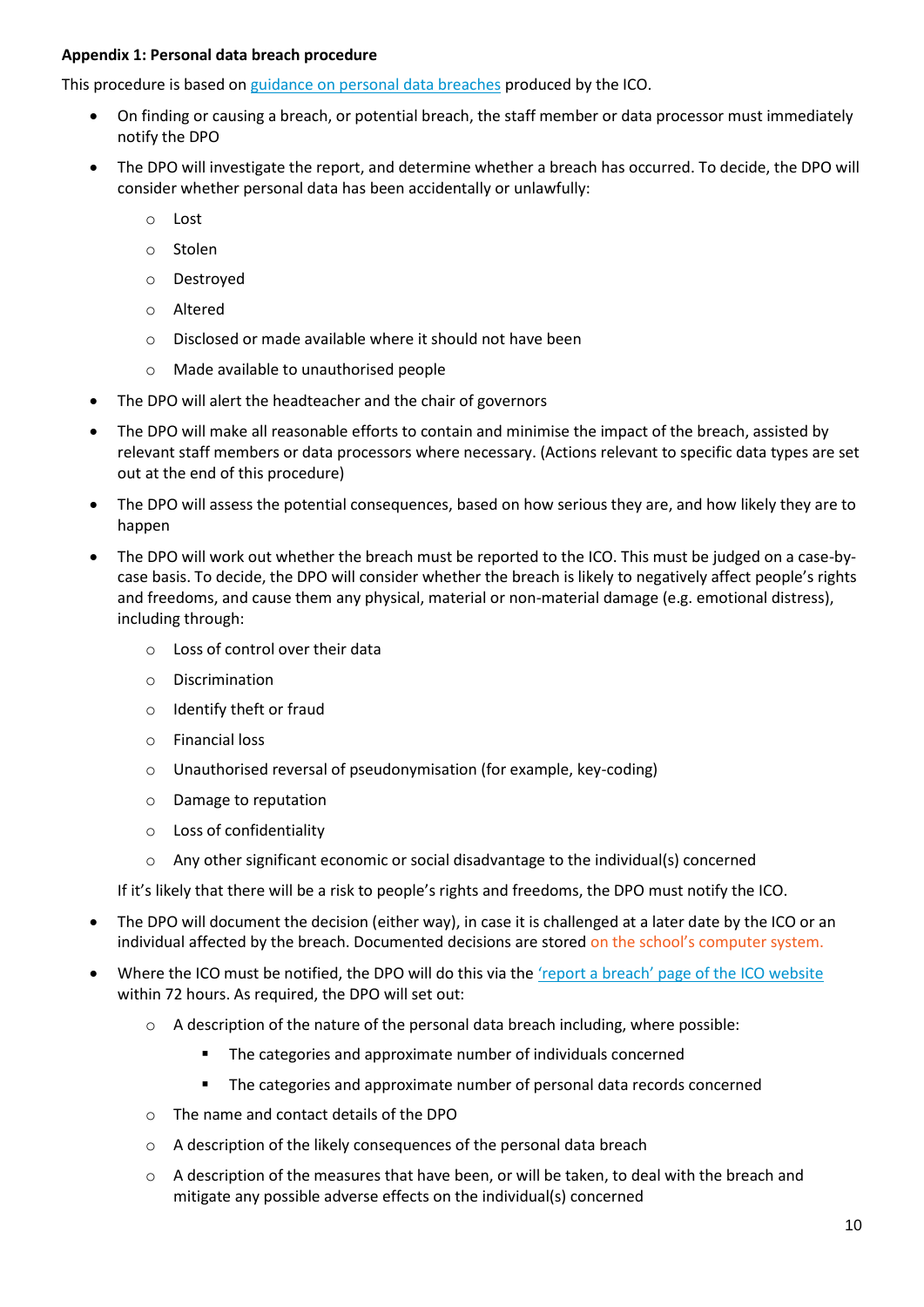- If all the above details are not yet known, the DPO will report as much as they can within 72 hours. The report will explain that there is a delay, the reasons why, and when the DPO expects to have further information. The DPO will submit the remaining information as soon as possible
- The DPO will also assess the risk to individuals, again based on the severity and likelihood of potential or actual impact. If the risk is high, the DPO will promptly inform, in writing, all individuals whose personal data has been breached. This notification will set out:
	- o The name and contact details of the DPO
	- o A description of the likely consequences of the personal data breach
	- o A description of the measures that have been, or will be, taken to deal with the data breach and mitigate any possible adverse effects on the individual(s) concerned
- The DPO will notify any relevant third parties who can help mitigate the loss to individuals for example, the police, insurers, banks or credit card companies
- The DPO will document each breach, irrespective of whether it is reported to the ICO. For each breach, this record will include the:
	- o Facts and cause
	- o Effects
	- o Action taken to contain it and ensure it does not happen again (such as establishing more robust processes or providing further training for individuals)

Records of all breaches will be stored on the school's computer system.

• The DPO and headteacher will meet to review what happened and how it can be stopped from happening again. This meeting will happen as soon as reasonably possible

#### **Actions to minimise the impact of data breaches**

We will take the actions set out below to mitigate the impact of different types of data breach, focusing especially on breaches involving particularly risky or sensitive information. We will review the effectiveness of these actions and amend them as necessary after any data breach.

#### *Sensitive information being disclosed via email (including safeguarding records)*

- *If special category data (sensitive information) is accidentally made available via email to unauthorised individuals, the sender must attempt to recall the email as soon as they become aware of the error*
- *Members of staff who receive personal data sent in error must alert the sender and the DPO as soon as they become aware of the error*
- *If the sender is unavailable or cannot recall the email for any reason, the DPO will ask the ICT department to recall it*
- *In any cases where the recall is unsuccessful, the DPO will contact the relevant unauthorised individuals who received the email, explain that the information was sent in error, and request that those individuals delete the information and do not share, publish, save or replicate it in any way*
- *The DPO will ensure we receive a written response from all the individuals who received the data, confirming that they have complied with this request*
- *The DPO will carry out an internet search to check that the information has not been made public; if it has, we will contact the publisher/website owner or administrator to request that the information is removed from their website and deleted*

*Other types of breach that you might want to consider could include:*

- *Details of pupil premium interventions for named children being published on the school website*
- *Non-anonymised pupil exam results or staff pay information being shared with governors*
- *A school laptop containing non-encrypted sensitive personal data being stolen or hacked*